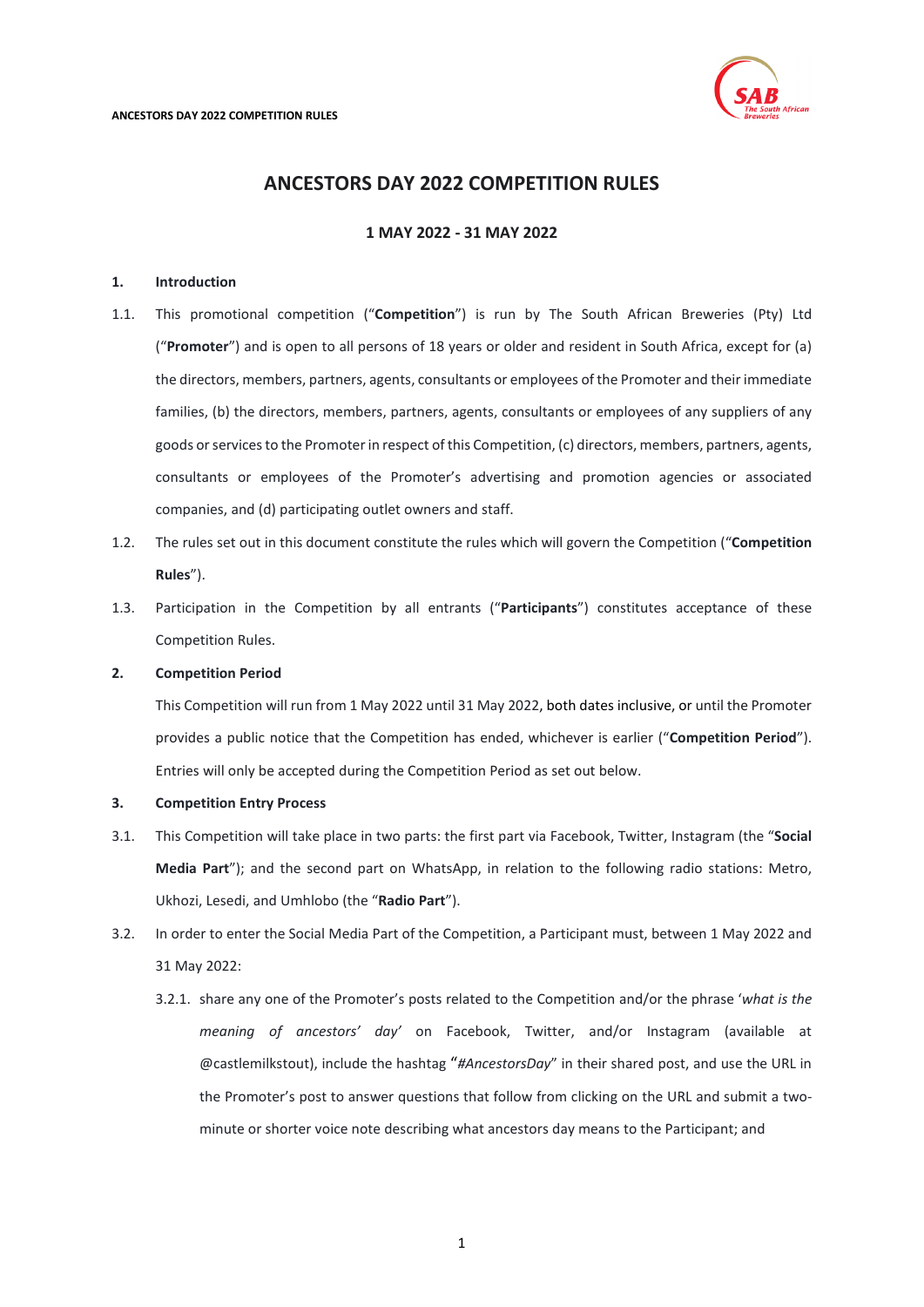

- 3.2.2. share any one of the Promoter's posts related to the Competition and/or the phrase '*how ancestors' day is honoured and celebrated'* on Facebook, Twitter, and/or Instagram (available at @castlemilkstout), include the hashtag "*#AncestorsDay*" in their shared post, use the URL in the Promoter's post to answer questions that follow from clicking on the URL and submit a two-minute or shorter voice note describing how that Participant honours and celebrates their ancestors.
- 3.3. In order to enter the Radio Part of the Competition, a Participant must, between 1 May 2022 and 8 May 2022, send a two-minute or shorter voice note describing how the Participant honours and celebrates their ancestors, via WhatsApp to the number 0872405656, answer the questions that follow, and identify which of the following radio stations the Participant listens to: Metro, Lesedi, Umhlobo, or Ukhozi.
- 3.4. Entry is only valid through this medium and in this manner.
- 3.5. Participants are liable for their own data and voice charges in respect of the Competition participation as well as any verification process, if applicable.
- 3.6. Participants shall not send voice notes in the Competition that are offensive, of an immoral, scandalous or illegal nature, or likely to have an adverse effect on the reputation of the Promoter, including but not limited to voice notes promoting underage drinking of minors, drinking while pregnant, abusive or sexual behaviour, and/or the participation in dangerous activities.
- 3.7. Entry into the Competition, as well as the availability of a Prize, shall be subject to any regulations issued in terms of Section 27(2) of the Disaster Management Act, 2002 ("**Regulations**").

## **4. Description of Prize**

- 4.1. The prizes for this Competition are:
	- 4.1.1. ten R1000 VISA cash vouchers for the Social Media Part; and
	- 4.1.2. five R5000 VISA cash vouchers for the Radio Part,

each voucher from the Social Media and Radio Parts being referred to as a "**Prize**".

- 4.2. No person may win more than one Prize from this Competition.
- 4.3. A winner may not transfer a Prize, in whole or in part, to any other person or exchange a Prize for an alternate prize or for its cash value. A winner may not substitute him/herself with any other person.
- 4.4. The Promoter will deliver the Prizes to each winner.

#### **5. Winner Selection and Notification**

- 5.1. Each winner will be selected by random draw processes for each of the Social Media and Radio Parts.
- 5.2. There will be two draws for the Social Media Part of the Competition, with the first draw taking place on or before 15 May 2022 and the second draw taking place on or before 31 May 2022. The first draw in the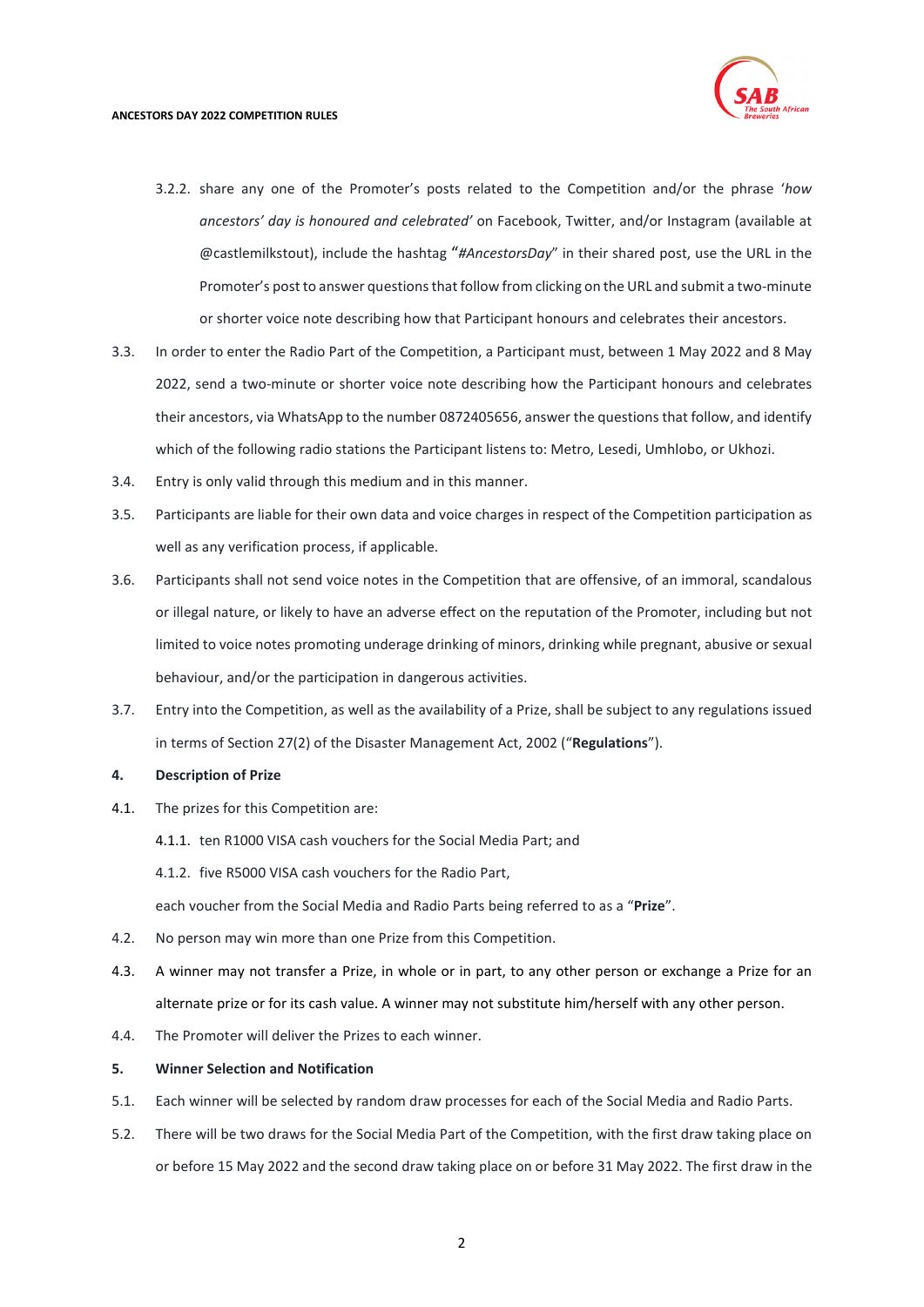

Social Media Part will consist of all valid entries received before the draw, and the second draw in the Social Media Part will consist of all valid entries received after the first draw and before the second draw.

- 5.3. 5 Prizes will be awarded in each of the Social Media Part's random draws.
- 5.4. There will be five random draws for the Radio Part of the Competition that will take place on or before 15 May 2022 and will consist of all valid entries received during the period from 1 to 8 May 2022. One Prize for the Radio Part of the Competition will be awarded in each draw. There will be one draw for the Participants that indicated in entering the Radio Part of the Competition that they listen to Metro, one draw for the Participants that indicated in entering the Radio Part of the Competition that they listen to Lesedi, one draw for the Participants that indicated in entering the Radio Part of the Competition that they listen to Umhlobo, and two draws for the Participants that indicated in entering the Radio Part of the Competition that they listen to Ukhozi. Each of the winners of the Radio Part of the Competition will have their voice notes played on the radio station the winner selected in entry.
- 5.5. All winners will be notified by the Promoter via phone and/or email on or before 31 May 2022. If the Promoter is unable to contact a winner, he/she will be disqualified and a substitute winner may at the discretion of the Promoter be selected, using the same winner selection process.

## **6. Winner Verification**

- 6.1. A winner must be over the age of 18 (eighteen) years old and must comply with the Participant eligibility criteria set out in Competition Rule [1.1](#page-0-0) and the requirements in these Competition Rules, which may be verified by or on behalf of the Promoter. A winner may be asked to provide a copy of his/her identity document/passport/driver's license/proof of residential address in order to receive a Prize. The Promoter reserves the right to conduct the validation and verification process via automated means and/or any other means that the Promoter may deem necessary, and by participating in the Competition, all Participants consent to the appropriate validation and verification measures that the Promoter may implement from time to time.
- 6.2. A Prize will only be awarded after successful verification of a winner. Failing successful verification of a winner, a substitute winner may be selected at the discretion of the Promoter.
- 6.3. The Promoter reserves the right to carry out audits in respect of a winner to verify his/her eligibility and/or the validity of a winner's entry. The Promoter may disqualify a winner if any fraud or cheating or related activity is suspected, including without limitation, through the manipulation of an entry or otherwise falsifying data. Should the Promoter or its agent determine that an entry or Participant is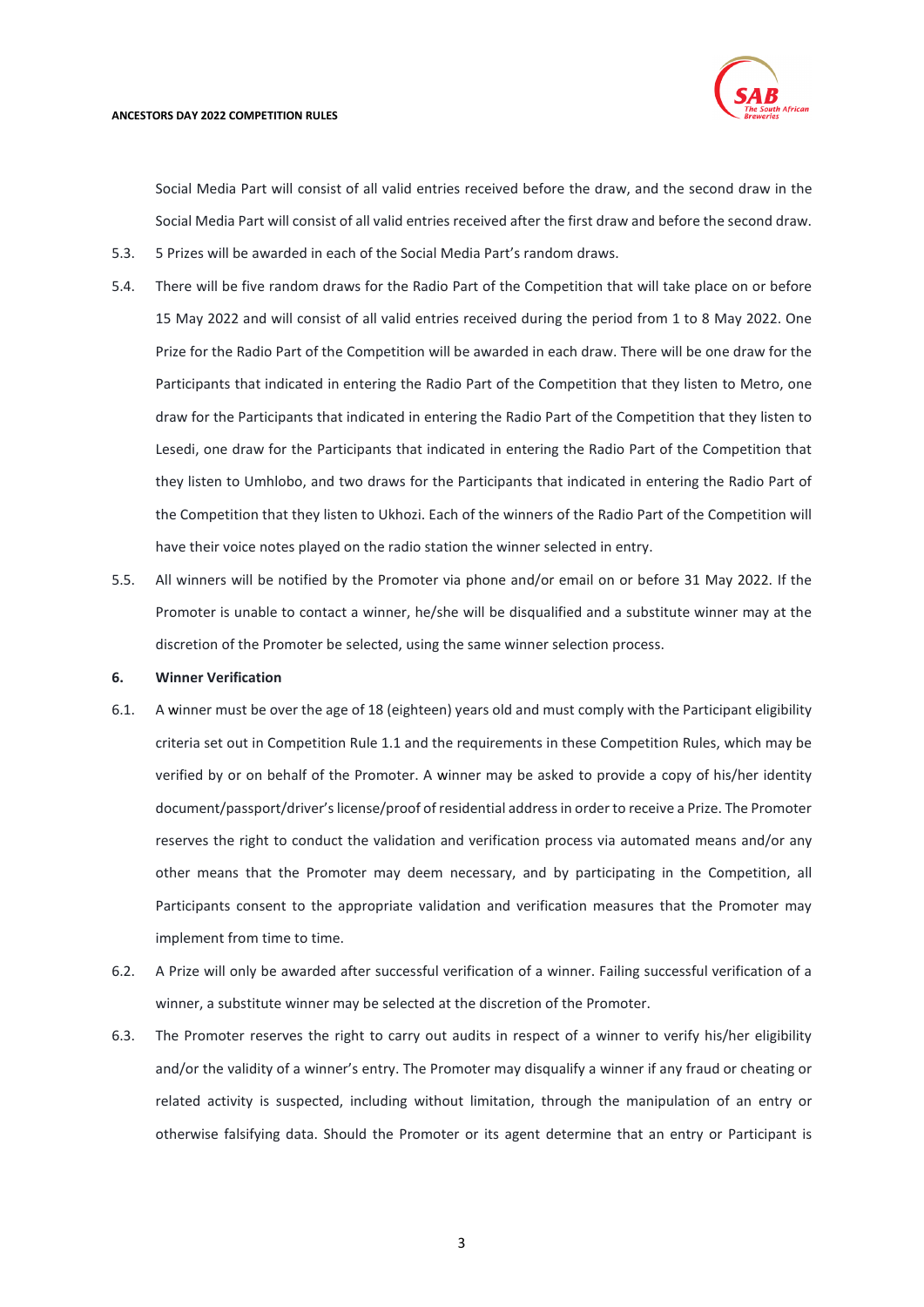

invalid or ineligible, the relevant Participant shall not be entitled to receive a Prize and will not be compensated in any way.

### **7. Prize Forfeiture**

- 7.1. A winner must communicate his/her full details to the Promoter or its agent as requested by the Promoter or its agent. Failure to do so may result in forfeiture of a Prize.
- 7.2. If a winner is unable to attend, receive or utilise (as applicable) a Prize then the entire Prize shall be forfeited. There will be no compensation, in any form, including, but not limited to monetary compensation and/or rescheduling, to any party, irrespective of the reason/s for the inability of that winner to attend, receive or utilise (as applicable) a Prize.
- 7.3. Time permitting and subject to the Promoter's approval, where a Prize is forfeited a substitute winner may be chosen in the same manner as an original winner was chosen.

### **8. General**

- 8.1. All Participants must comply with the Regulations at all times, and any non-compliance with the Regulations will result in automatic disqualification. It shall be the sole responsibility of the Participants to observe and comply with any and all restrictions imposed by the Regulations from time to time. Each Participant indemnifies and hold harmless the Promoter, its associated companies, and the directors, officers, employees and agents of the Promoter and of its associated companies, against any losses or damages arising from a breach of the provisions of the Regulations by such Participant, and the Promoter shall not in any manner whatsoever be liable for any transgressions by any Participant in this regard.
- 8.2. Should the process for entry into the Competition or a Prize involve any alcoholic beverage, Participants shall ensure that it is enjoyed responsibly.
- 8.3. To the extent that any intellectual property right/s arise as a result of or through the creation and/or submission by a Participant of content, including without limitation any pictures, videos, drawings, voice recordings (voice notes) or other creative works, to enter this Competition, such intellectual property right/s will vest in the Promoter and the Participant hereby waives any associated right/s. To the extent such rights have vested in a Participant, the Participant hereby cedes, assigns and transfers (by way of present and future cession, assignment and transfer) to Promoter such rights and undertakes to do such things, takes such steps and sign such documents as are necessary to give effect to such cession, assignment and transfer. Each Participant indemnifies and holds harmless the Promoter from and against any and all claims, actions, legal proceedings, losses, damages and expenses (including attorney's fees and expenses) arising as a result of or in connection with any actual or alleged infringement of any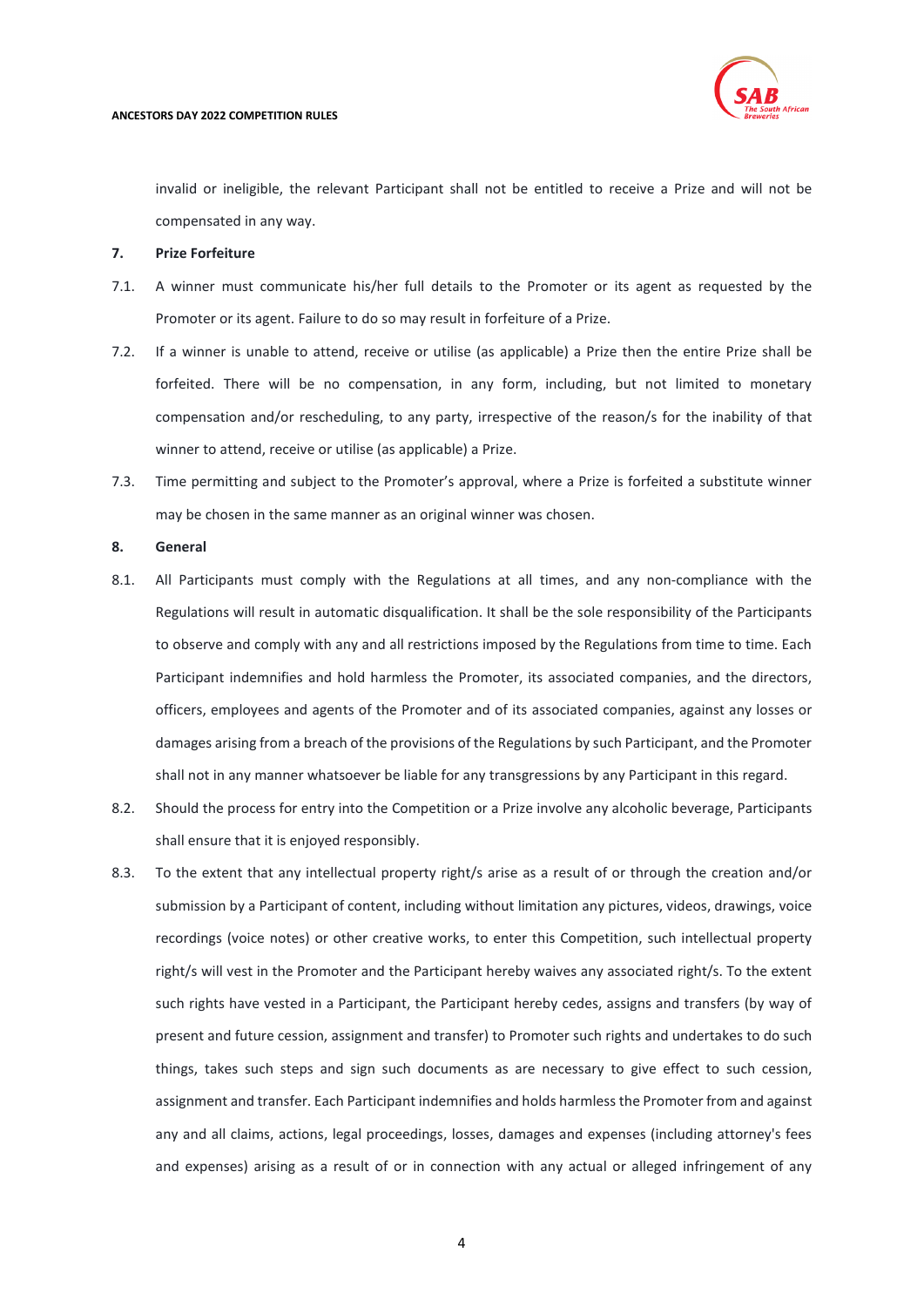

intellectual property rights of a third party arising from entry in the Competition and/or the Promoter's use of any content, including without limitation any pictures, videos, drawings, voice recordings (voice notes) or other creative works, created pursuant to the Participant's entry in the Competition.

- 8.4. In the event of a dispute, the Promoter's decision is final and binding and no correspondence will be entered into.
- 8.5. The timelines stated by the Promoter or its agent must be adhered to. Failing adherence to any timeline, at any stage, may result in disqualification and forfeiture of a Prize in its entirety with no compensation to any party by the Promoter.
- <span id="page-4-0"></span>8.6. Each Participant, by participating in the Competition, acknowledges, agrees and expressly consents to:
	- 8.6.1. the Promotor processing the Participant's personal information, including in the form of names, telephone numbers, identity numbers and/or email addresses, during and after the course and scope of the Competition; and
	- 8.6.2. the Promotor transferring the winning Participant's personal information, including names, telephone numbers, identity numbers and/or email addresses, to the relevant third parties in order to make any required travel, delivery or other arrangements, as may be applicable, during the course and scope of the Competition for utilisation of a Prize,

which processing and transfer shall take place in accordance with the provisions of the Protection of Personal Information Act 14 of 2013 ("**POPIA**") and any other applicable law, and for the purpose of giving effect to the Competition.

- 8.7. With the exception of Competition Rule [8.6,](#page-4-0) the Promoter will not share any personal information with any third party except where such disclosure is necessary to enable the Promoter to provide, deliver or in any other way give effect to these Competition Rules and/or a Prize, where such disclosure is permitted by law and/or where consent to sharing personal information is obtained from the relevant Participant by the Promoter. The Promoter will comply with the relevant data protection legislation, including POPIA.
- 8.8. A Participant may submit a request at<https://www.sab.co.za/content/data-subject-request-0> for the Promoter to:
	- 8.8.1. correct or delete personal information about the Participant in the Promoter's possession or under its control that is inaccurate, irrelevant, excessive, out of date, incomplete, misleading or obtained unlawfully; or
	- 8.8.2. destroy or delete a record of personal information about the Participant that the Promoter is no longer authorised to retain.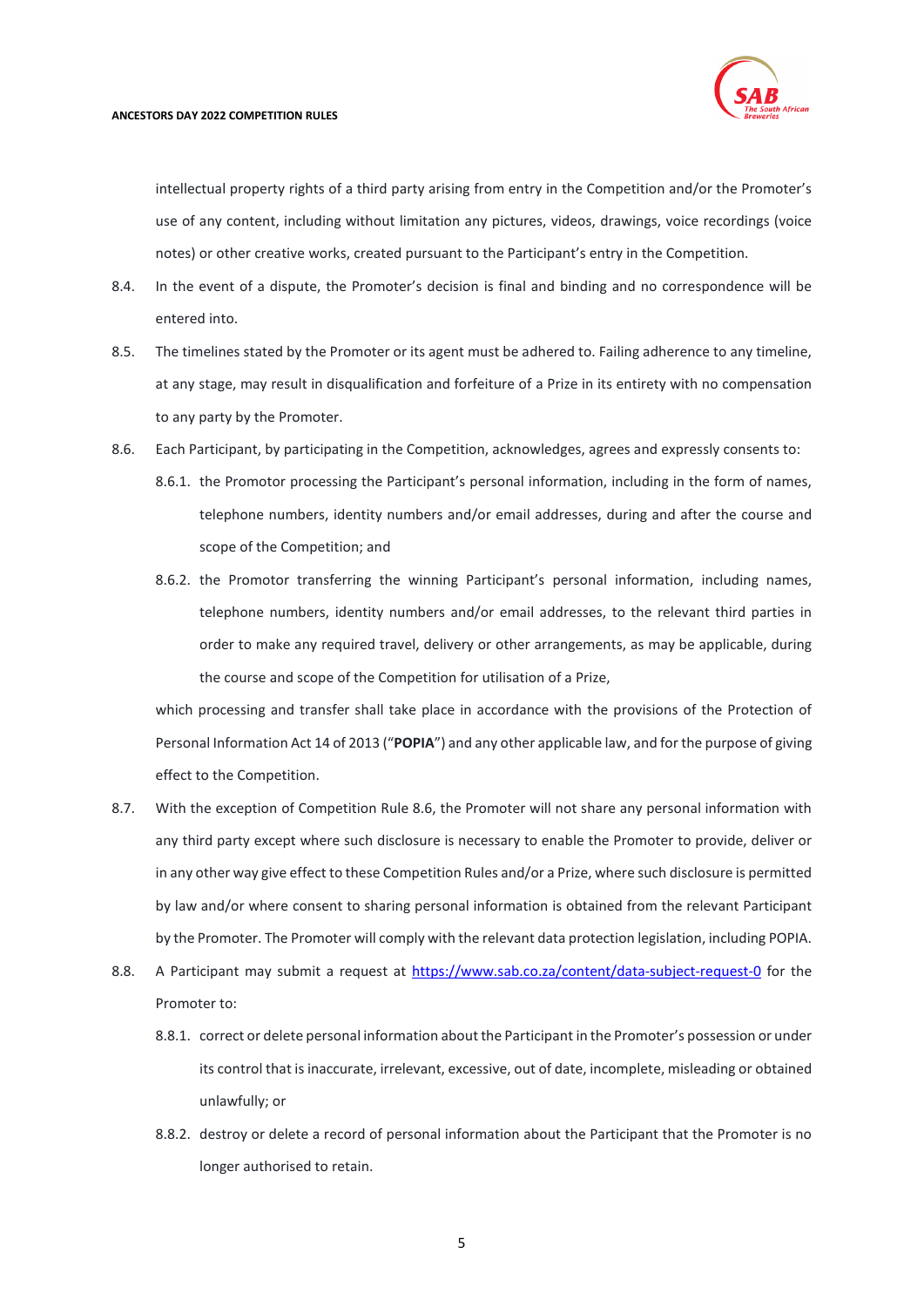

#### **ANCESTORS DAY 2022 COMPETITION RULES**

- 8.9. The Promoter may make media announcements containing, or otherwise publish, the names and/or photographs of a winner without remuneration being payable to a winner, provided that the Promoter will not do so if a winner communicates in writing to the Promoter that he/she does not want his or her names or photographs to be contained in media announcements or otherwise published.
- 8.10. Should a Prize not be available despite the Promoter's reasonable endeavours to procure a Prize, the Promoter reserves the right to substitute a Prize with another of equal value as determined in the Promoter's sole discretion and subject to availability. No person will be entitled to be compensated in any way in this instance by the Promoter.
- 8.11. The Promoter will not be responsible for any costs, expenses or other liabilities incurred by a winner which are not expressly contemplated as part of a Prize.
- 8.12. These Competition Rules may be amended by the Promoter on public notice at any time during the Competition Period or thereafter. These Competition Rules will be interpreted by the Promoter only.
- 8.13. The Promoter reserves the right to alter, amend or cancel this Competition in whole or in part. Any alterations, amendments or cancelations will be interpreted by the Promoter only. In the event of an alteration, amendment and/or cancellation, the Promoter will not compensate any individual for any reason whatsoever.
- 8.14. **Each Participant indemnifies and holds harmless the Promoter, its associated companies, and the directors, officers, employees and agents of the Promoter and of its associated companies, against any and all claims for any loss or damages, whether direct, indirect, consequential or otherwise, arising from any cause whatsoever connected to or arising out of his/her participation in any way in this Competition or his/her receipt, participation, ownership and/or use of a Prize. This indemnity is not intended to exclude any liability for any person which cannot be excluded under the Consumer Protection Act 68 of 2008.**
- 8.15. A winner of this Competition is excluded from winning any further promotional competitions run by the Promoter for a 24-month period after winning.
- 8.16. The Promoter shall not be responsible for any lost, damaged, corrupted, delayed, incorrect or incomplete entries for any reason whatsoever. Proof of sending an entry will not be accepted as proof of receipt of such entry. The Promoter shall not be responsible for the failure of any technical element relating to this Competition that may result in an entry not being successfully submitted. The Promoter is not responsible for lost, damaged or delayed entries as a result of any network, computer or cell phone hardware or software failure of any kind. No entry from an agent, third party, organized group or entry automatically